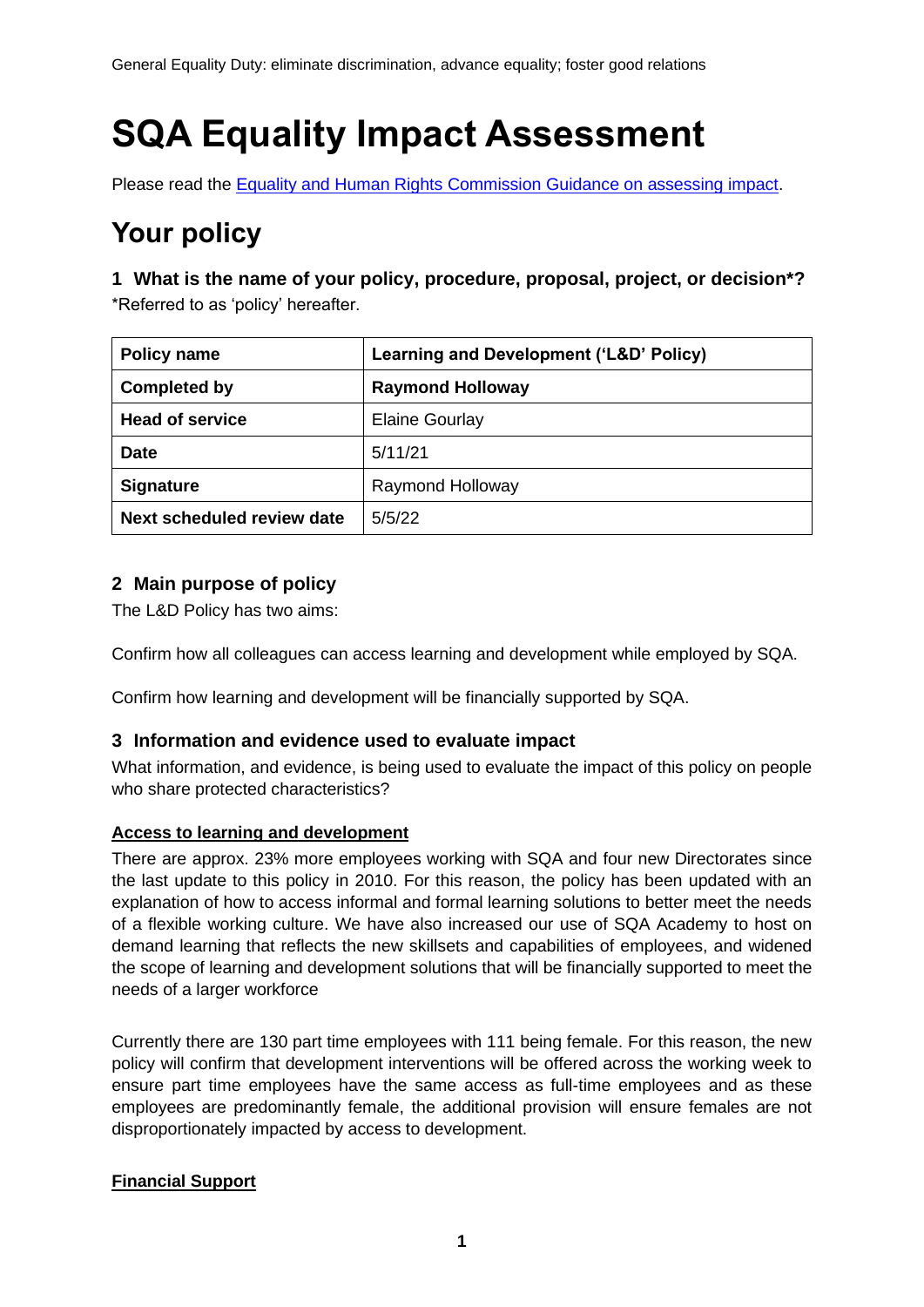Recent feedback from users of the current policy stated they felt there was a lack of clarity on eligibility for financial support which meant some colleagues received financial support on a first come first served basis and other colleagues missed the opportunity. For this reason, the new policy clearly confirms the types of learning where financial support is available, and that funding required to enable the use of education around any adaptations made for disabilities will be separate from the core budget so that it can be available when required.

Feedback was received from four employees that a criterion of when financial support for accredited qualifications is available and what qualifications are covered, would be helpful in ensuring transparency around financial decisions based on development need. For this reason, the new version has a criterion that demonstrates what qualifications are covered by financial support from SQA, the request and decision-making process and when the support should be requested to ensure clarity and transparency.

Since the original policy was created there is now a 1-year apprenticeship programme in place. For this reason, the requirement to have been employed by SQA for 12 months before gaining access to financial support has been removed.

There are also currently 80 disabled employees compared with 9 in 2011. For this reason, the policy now includes explicit provision for access to learning to use adaptive equipment. To date one person has requested access to learning how to use adaptive equipment. The request is raised by HR as they are responsible for identifying the equipment is required under the reasonable adjustments' responsibility and OD and Change Management are responsible for providing education to use the identified adaptation.

#### *Are there any gaps in equality information that you will need to fill now/later?*

This policy is in draft and there is a short review timescale to review this document once the policy is live and in operation. The policy itself must go through the HR defined process which includes consultation with trade unions and staff networks. This process will help identify any potential areas which could be altered to help better meet our equality duty. These same groups will also be consulted on the best way to inform/educate staff on the new policy.

#### *Are there any people affected by the policy you should consult now? (Include details of findings from consultation if this has already taken place).*

We are consulting with SQA employee networks, Trade Unions, and a cross section of policy users from across the organisation – see above. The policy will be reviewed annually on a schedule commencing once this EQIA is published and every 12 months after that date.

#### *Who do you need to get views from, internally and externally? How will you ensure you include 'harder to reach' groups?*

As the policy only applies to those already within SQA, we are not seeking feedback from any external agencies. We are consulting with SQA employee networks, Trade Unions, HR policy working group and a cross section of policy users from across the organisation.

Internal Evidence Sources • lessons learned from existing processes

- feedback from employees
- previous complaints
- feedback from SQA's Union representatives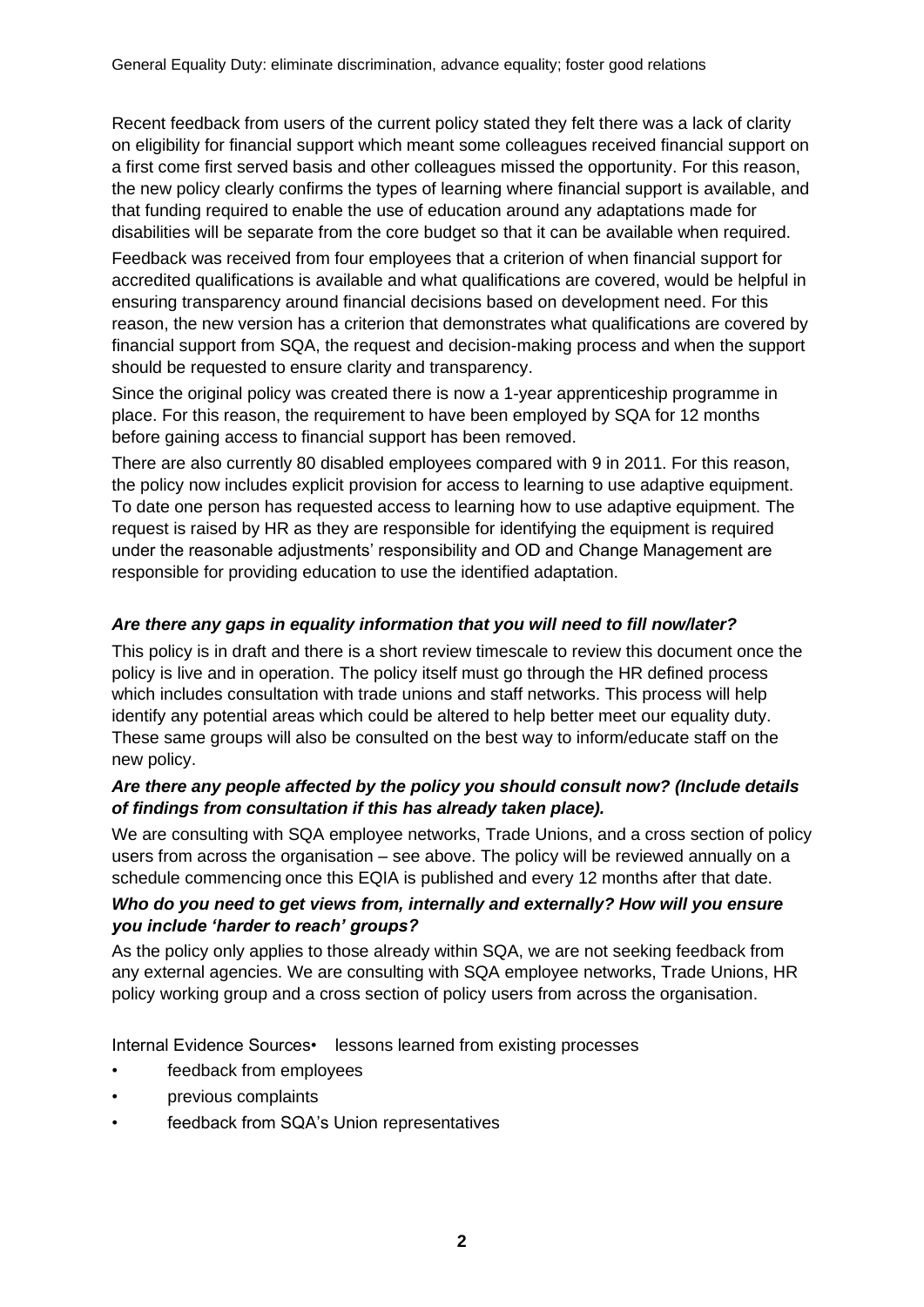General Equality Duty: eliminate discrimination, advance equality; foster good relations

# **Public Sector Equality Duty**

SQA is required to have 'due regard' to the need to eliminate unlawful discrimination, advance equality of opportunity and foster good relations.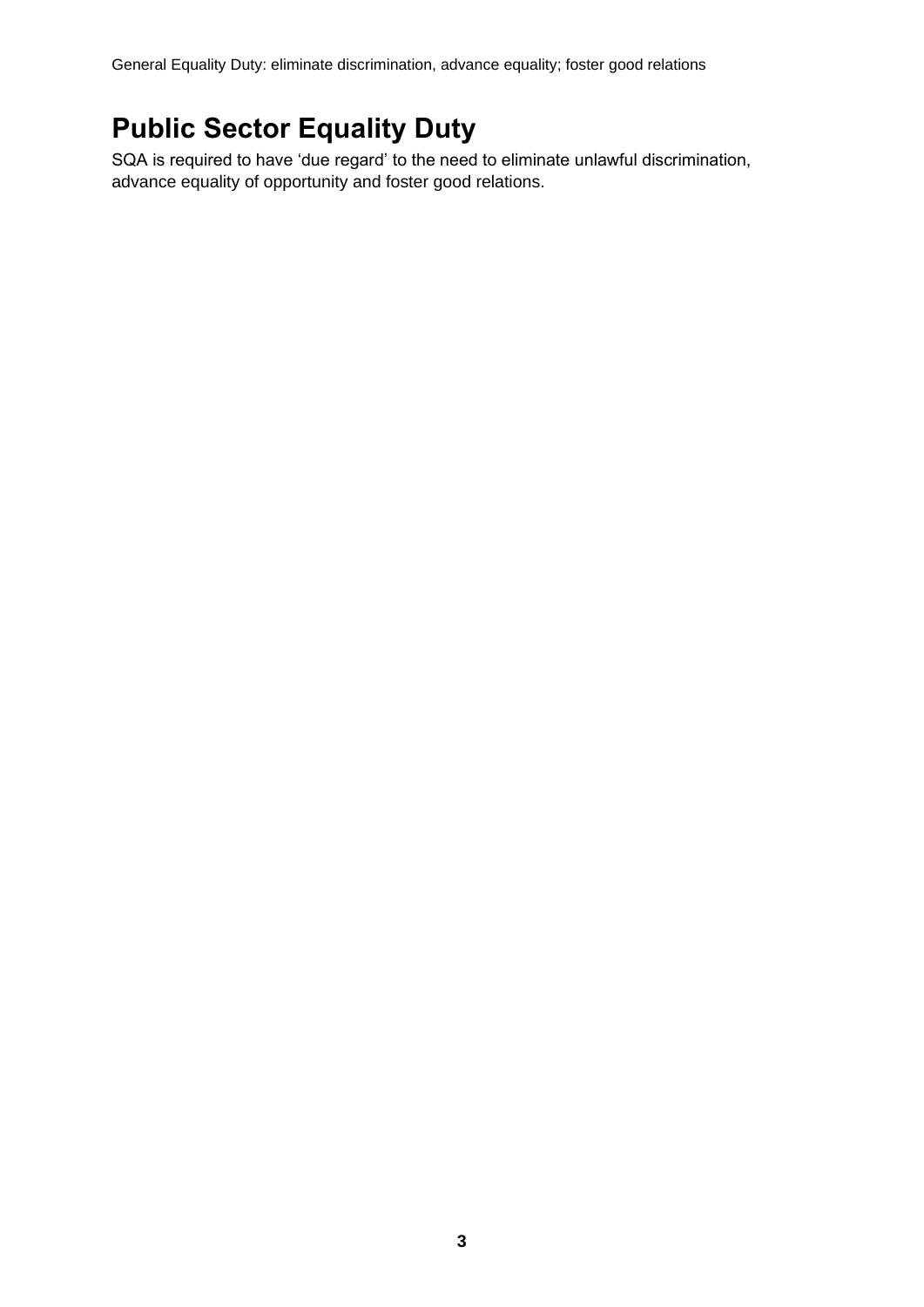| <b>Protected</b><br>characteristic | Please provide more<br><b>Impact</b><br>(positive/negative/neutral)<br>information |                                                                                                                                                                                                                                                                                                                                                                                        |  |
|------------------------------------|------------------------------------------------------------------------------------|----------------------------------------------------------------------------------------------------------------------------------------------------------------------------------------------------------------------------------------------------------------------------------------------------------------------------------------------------------------------------------------|--|
| Age                                | <b>Neutral</b>                                                                     | As we do not collect equality<br>monitoring data, we cannot assess<br>the impact of the provision on the<br>protected characteristic.                                                                                                                                                                                                                                                  |  |
|                                    |                                                                                    | However, we have removed the<br>requirement to have been<br>employed by SQA for 12 months<br>before gaining access to financial<br>support as this may negatively<br>impact on younger employees who<br>are more likely to join the<br>organisation as participants on the<br>one year apprenticeship<br>programme.<br>We will continue to review once<br>more data becomes available. |  |
| <b>Disability</b>                  | <b>Neutral</b>                                                                     | As we do not collect equality                                                                                                                                                                                                                                                                                                                                                          |  |
|                                    |                                                                                    | monitoring data, we cannot assess<br>the impact of the provision on the<br>protected characteristic. However,<br>there is explicit provision in the<br>policy for access to learning to use<br>adaptive equipment. We will<br>continue to review once more data<br>becomes available.                                                                                                  |  |
| Marriage or civil<br>partnership   | <b>Neutral</b>                                                                     | As we do not collect equality<br>monitoring data, we cannot assess<br>the impact of the provision on the<br>protected characteristic.                                                                                                                                                                                                                                                  |  |
| Race                               | Neutral                                                                            | As we do not collect equality<br>monitoring data, we cannot assess<br>the impact of the provision on the<br>protected characteristic.                                                                                                                                                                                                                                                  |  |
| Religion, belief or non-<br>belief | <b>Neutral</b>                                                                     | As we do not collect equality<br>monitoring data, we cannot assess                                                                                                                                                                                                                                                                                                                     |  |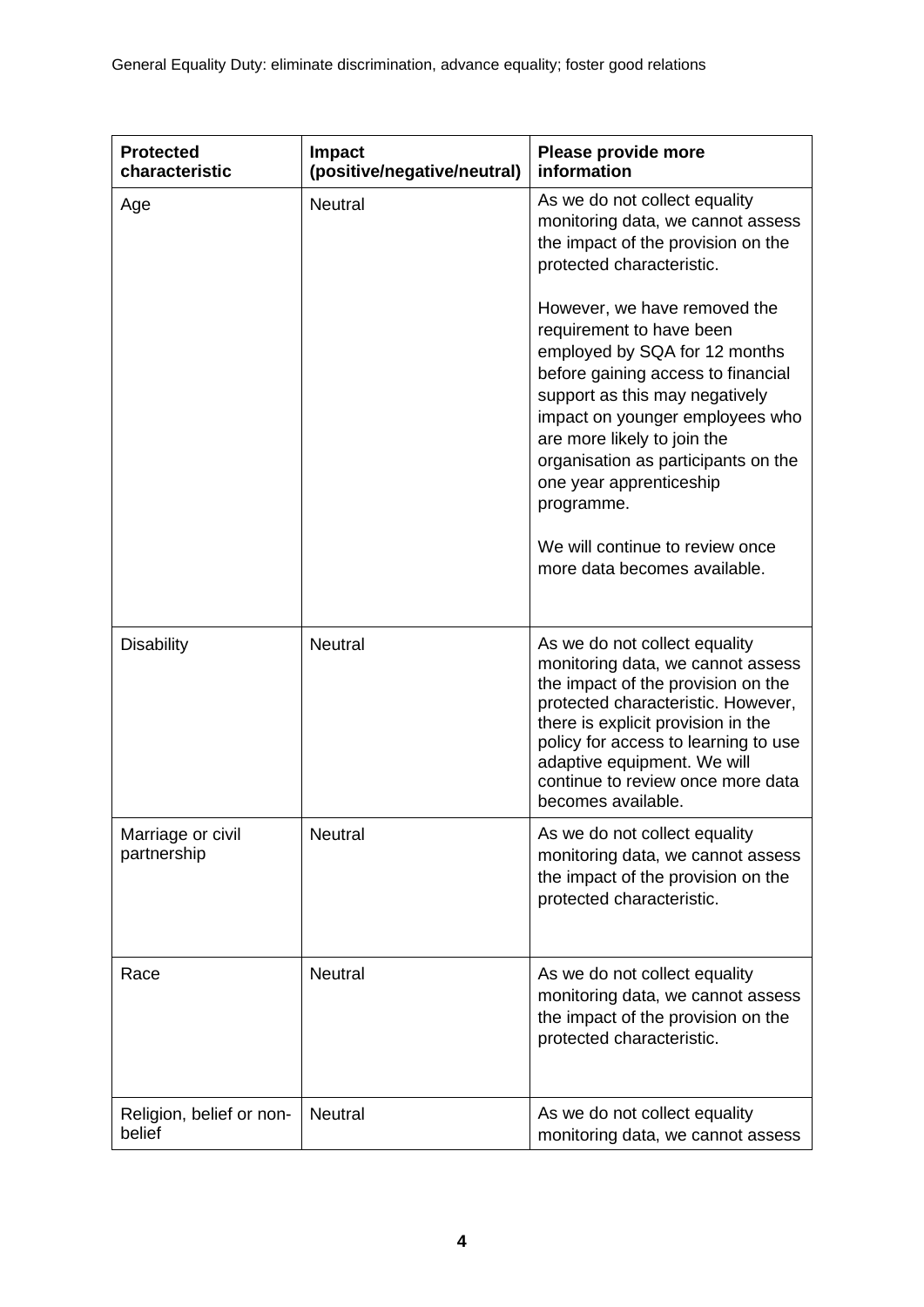|                                                              |                | the impact of the provision on the<br>protected characteristic.                                                                                                                                                                                                                                                                                                                                                                                                                                                                                                                             |  |
|--------------------------------------------------------------|----------------|---------------------------------------------------------------------------------------------------------------------------------------------------------------------------------------------------------------------------------------------------------------------------------------------------------------------------------------------------------------------------------------------------------------------------------------------------------------------------------------------------------------------------------------------------------------------------------------------|--|
| Sexual orientation                                           | <b>Neutral</b> | As we do not collect equality<br>monitoring data, we cannot assess<br>the impact of the provision on the<br>protected characteristic.                                                                                                                                                                                                                                                                                                                                                                                                                                                       |  |
| Gender re-assignment<br>(gender identity and<br>transgender) | <b>Neutral</b> | As we do not collect equality<br>monitoring data we cannot assess<br>the impact of the provision on the<br>protected characteristic.                                                                                                                                                                                                                                                                                                                                                                                                                                                        |  |
| Pregnancy/maternity                                          | <b>Neutral</b> | As we do not collect equality<br>monitoring data, we cannot assess<br>the impact of the provision on the<br>protected characteristic. However,<br>the policy has increased provision<br>for induction for those returning<br>from maternity leave, to effectively<br>welcome them back into the<br>workforce. We will continue to<br>review once more data becomes<br>available.                                                                                                                                                                                                            |  |
| Sex                                                          | Neutral        | As we do not collect equality<br>monitoring data, we cannot assess<br>the impact of the provision on the<br>protected characteristic. However,<br>the new policy will confirm that<br>development interventions will be<br>offered across the working week to<br>ensure part time employees have<br>the same access as full-time<br>employees and as these<br>employees are predominantly<br>female, the additional provision will<br>ensure females are not<br>disproportionately impacted by<br>access to development. We will<br>continue to review once more data<br>becomes available. |  |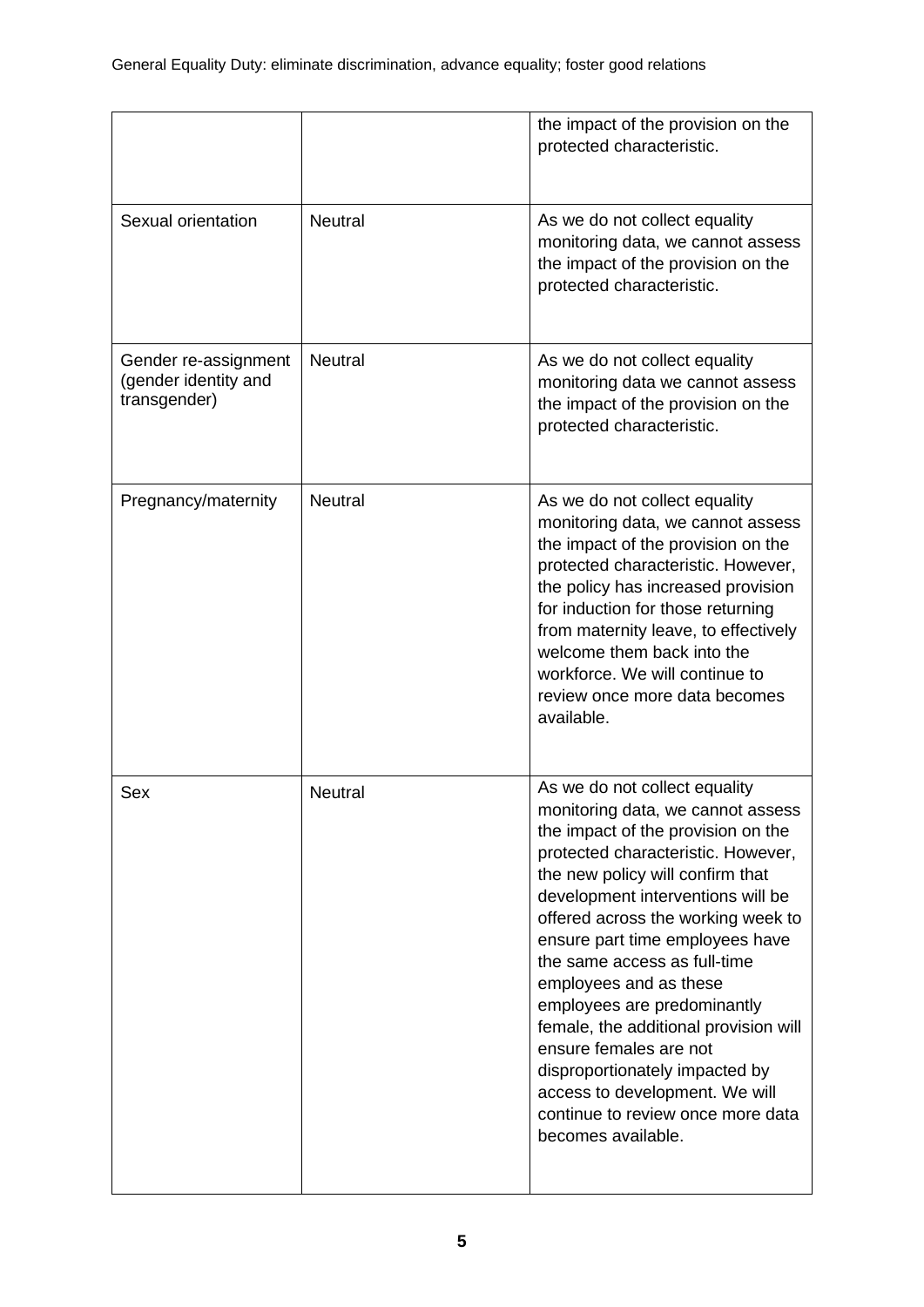| Care experience<br>(where relevant) | <b>Neutral</b> | As we do not collect equality<br>monitoring data, we cannot assess<br>the impact of the provision on the<br>protected characteristic. |
|-------------------------------------|----------------|---------------------------------------------------------------------------------------------------------------------------------------|

This section provides the opportunity to capture how the policy will contribute towards the three aims of the general equality duty, and to consider if there is anything more we need to do to meet our responsibilities.

### **5 How might this policy impact on people who share protected characteristics?**

Please consider positive or negative impacts. (At the beginning of the process, you may want to record perceived impact. Ongoing monitoring of the policy will allow you to measure the actual impact of the policy.)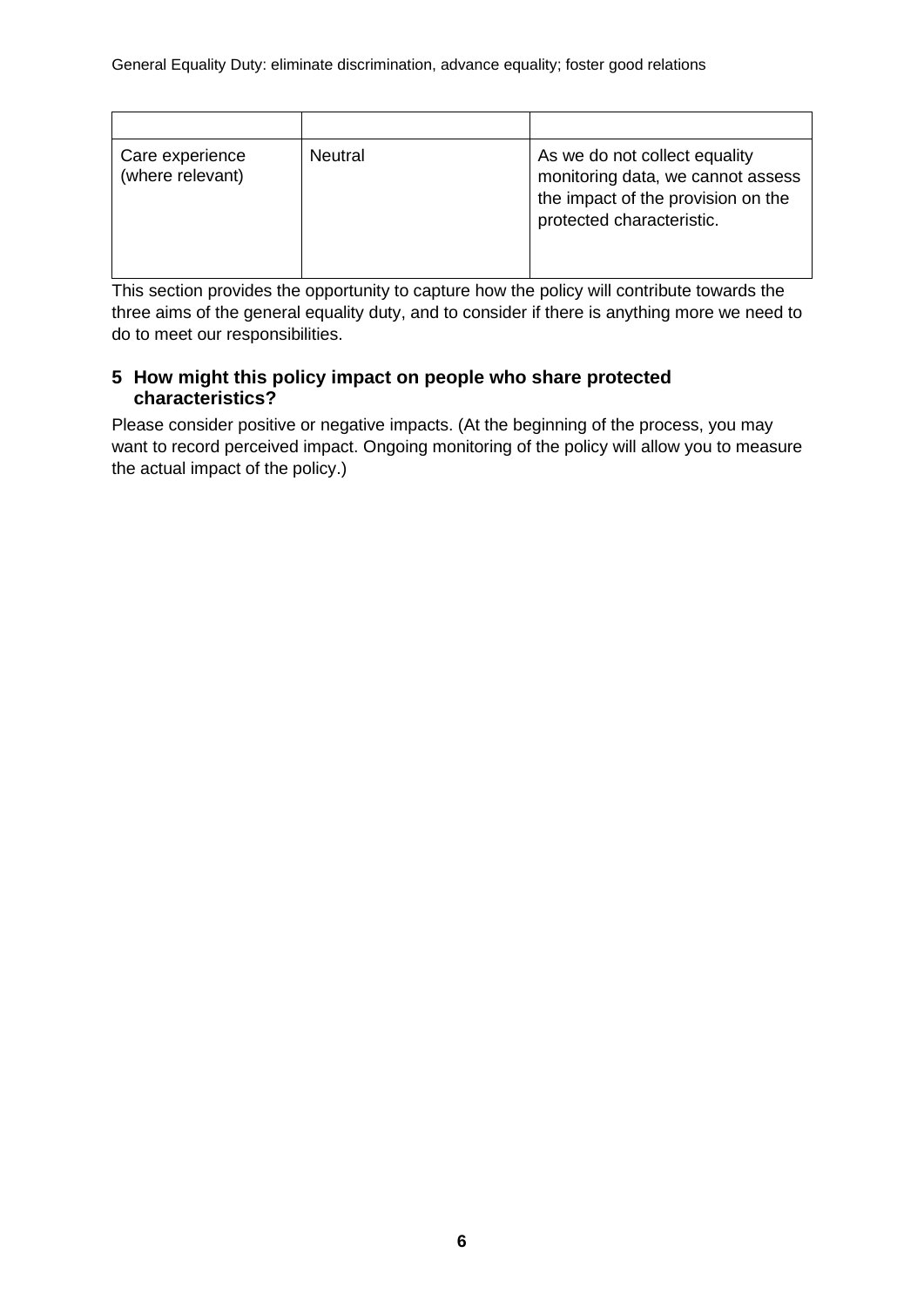General Equality Duty: eliminate discrimination, advance equality; foster good relations

#### **6 What arrangements could be implemented to reduce or mitigate any potential adverse or negative impacts identified above?**

As we do not collect equality monitoring data, we cannot assess the impact of the provision on the protected characteristic therefore no negative impacts have been noted.

**7 If you are proceeding with a decision that may have a negative impact despite the mitigatory arrangements identified in Step 5, are you satisfied that this is objectively justified, ie a proportionate means of achieving a legitimate aim? Please provide explanatory details.**

#### **8 Could this policy be revised or changed to better meet the general equality duty?**

 The policy is currently in draft format. The consultation with various groups prior to launch of the policy may highlight areas which need revision to better meet the aims of our equality duty. There is also a short review period after anticipated launch where changes may also be identified

#### **9 Has there been consultation/is consultation planned with people who will be affected by this policy/procedure/project/decision? Please detail below how this has affected your decision making.**

The draft policy will be shared with the SQA employee networks and has also been shared with a cross section of employee representatives.

#### **10 How will this policy be monitored and evaluated?**

The impact of the policy will be evaluated through an increase in positive scores from the learning and development questions on the annual people survey.

Once we have access to equality monitoring data and provision of learning solutions, we can monitor access to development through comparing those reports with development record reports from My Review to demonstrate an increase in development has been accessed across different grades, business areas and protected characteristics.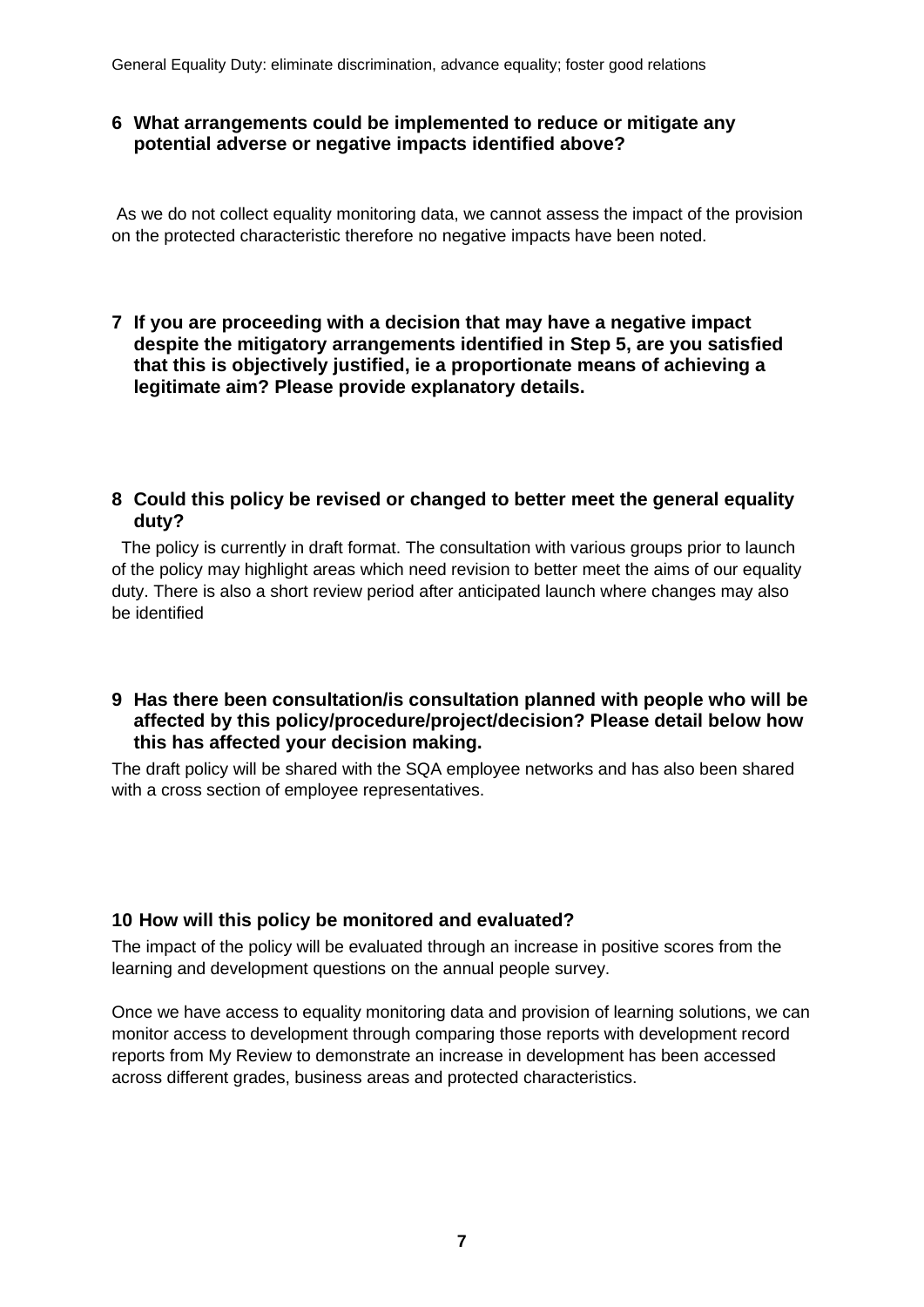# **Action plan**

| <b>Action:</b>                                                                                                                                                                                                                                                                                                     | <b>Owners:</b>              | Dates:                                                                                        |
|--------------------------------------------------------------------------------------------------------------------------------------------------------------------------------------------------------------------------------------------------------------------------------------------------------------------|-----------------------------|-----------------------------------------------------------------------------------------------|
| We will review impact of policy across all groups on a 3-<br>month basis to align with Smarter Working programme<br>and Return Office initiatives. Then on a 12-month basis<br>from date of initial EQIA being published.                                                                                          | OD and<br>Change<br>Manager | TBC once<br>return to<br>office and<br>Smarter<br>Working<br>programme<br>are<br>implemented. |
| Once the % of the organisation has who indicated they<br>would like to continue working from home after a<br>return to the office is confirmed we will review the<br>learning provision and access to learning as hybrid<br>working may require provision and access to learning<br>and development to be widened. | OD and<br>Change<br>Manager | The once<br>return to<br>office and<br>Smarter<br>Working<br>programme<br>are<br>implemented. |
| Although equality monitoring data will not be used in the<br>decision-making process to approve development<br>request, we will explore how to collect equality<br>monitoring data using Business World and where we<br>can use this data within further EQIA.                                                     | OD and<br>Change<br>Manager | February<br>2022                                                                              |

# **Approval and publication**

Completed equality impact assessments will be published on SQA's website. As such, they must:

be discussed and approved

be sent electronically to [equality@sqa.org.uk](mailto:equality@sqa.org.uk)

have actions identified, recorded and monitored as part of SQA's equality action plan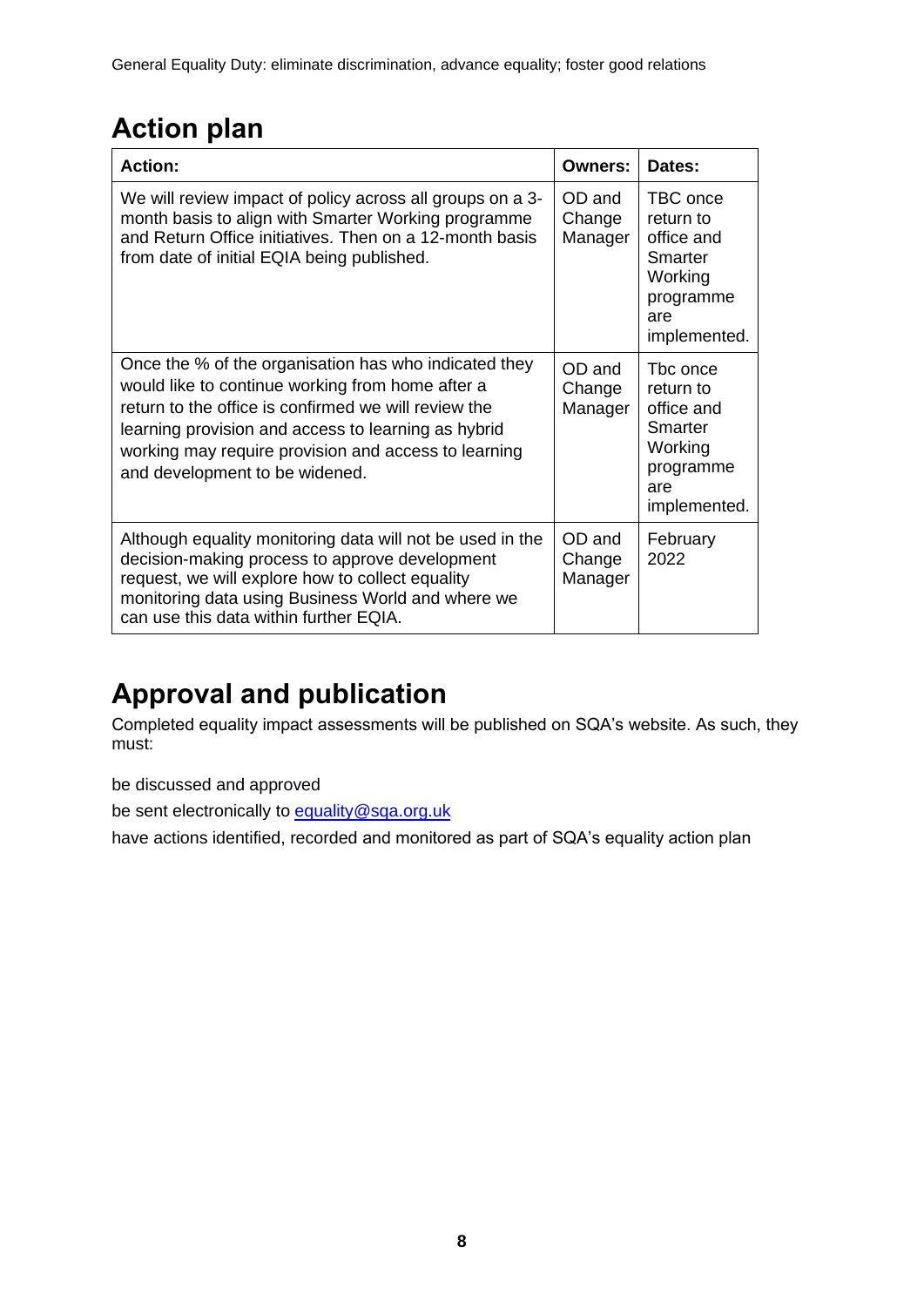### **Summary of the Public Sector Equality Duty (PSED) of the Equality Act 2010**

### **Components**

A public authority must, in the exercise of its functions, have *due regard* to the need to:

a) eliminate discrimination, harassment, victimisation and any other conduct that is prohibited by or under this Act (*Fairness*)

b) advance equality of opportunity between persons who share a relevant protected characteristic and persons who do not share it (*Opportunity*)

c) foster good relations between persons who share a relevant protected characteristic and persons who do not share it (*Respect*)

### **Due regard**

Regarding (b) *Opportunity***,** having due regard specifically involves taking steps to:

a) Remove or minimise disadvantages suffered by persons who share a relevant protected characteristic that are connected to that characteristic\*

b) Take steps to meet the needs of persons who share a relevant protected characteristic that are different from the needs of the persons who do not share it

c) Encourage persons who share a relevant protected characteristic to participate in public life or any other activity in which participation by such persons is disproportionately low

Regarding (c) *Respect*, having due regard specifically involves taking steps to:

a) Tackle prejudice

b) Promote understanding

\*Due regard comprises two linked elements: proportionality and relevance. The weight that public authorities give to equality should be proportionate to how relevant a particular function is to equality. In short, the more relevant a policy, procedure or practice is to equality and people, then the greater the regard that should be paid.

#### **Protected characteristics**

The protected characteristics are:

Age Marriage and Civil Partnership\*\* Religion or Belief **Disability** Pregnancy and Maternity Sex